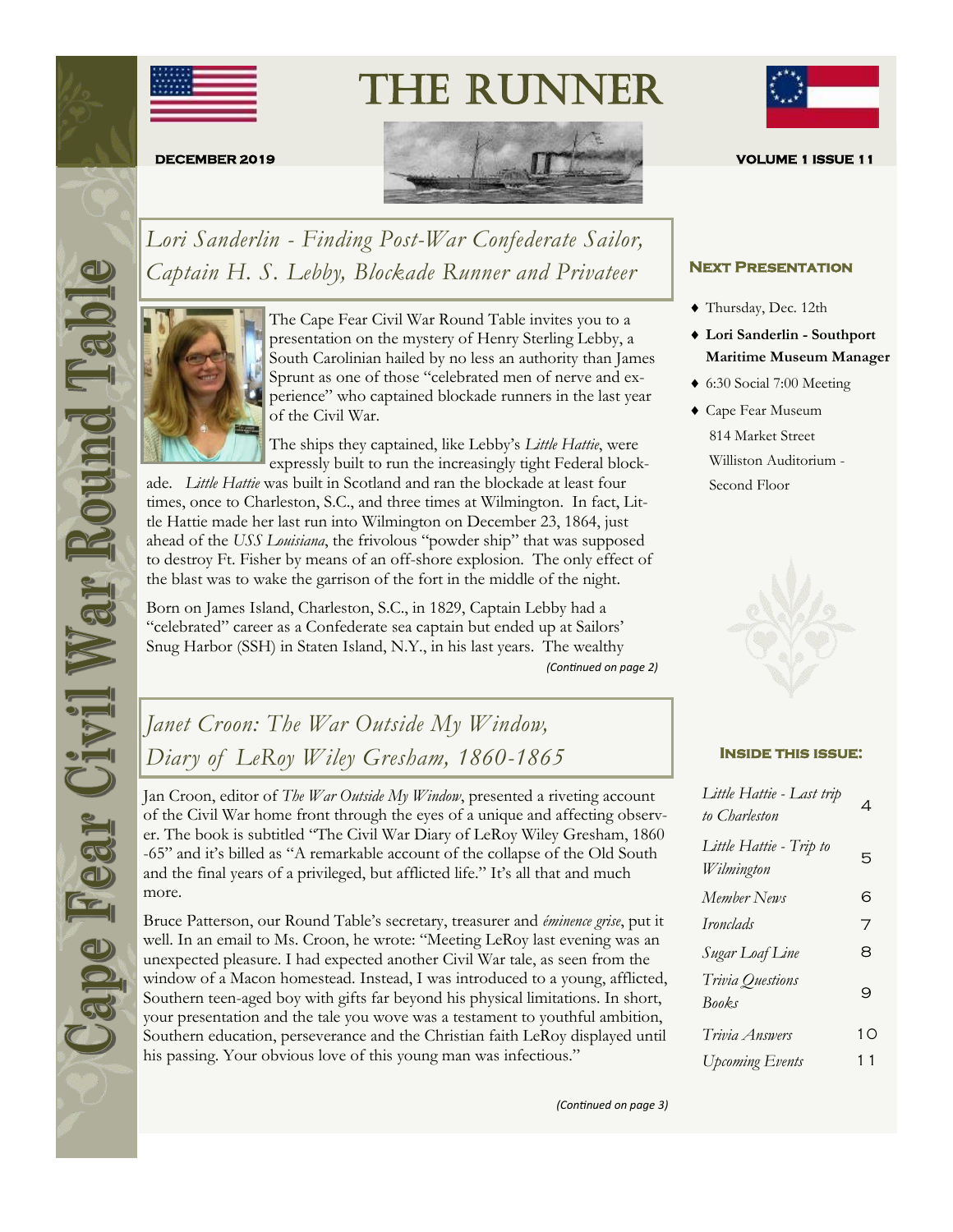

*Lori Sanderlin - Finding Post-War Confederate Sailor, Captain H. S. Lebby, Blockade Runner and Privateer , cont.*

New York City family of Revolutionary War patriot Captain Robert Richard Randall dedicated the proceeds of the sale of Randall Manor, several acres of land in lower Manhattan, to endow the home for "worn out and decrepit sailors" on Staten Island.

So, how did the celebrated blockade running captain end up in a home for "worn out and decrepit sailors" in New York City? His application for residence at the home described him as a widower and a merchant sailor.

Lori Sanderlin, Manager of the North Carolina Maritime Museum in Southport, will unravel



Aged sailors at the Sailors' Snug Harbor on Staten Island, N.Y., late 1800s. Residents were known as "snugs."

> Aerial rendering of Sailors' Snug Harbor on Staten Island, NY. The campus is now on the National Register of Historic Places and houses the maritime museum and other cultural venues.

this fascinating mystery for us. Ms. Sanderlin is a native of Wilmington and a graduate of UNCW. She earned a masters in Maritime Studies from State University of New York Maritime College located in Bronx, N.Y. While conducting research from the admissions logs at Sailors' Snug Harbor, New York, she found the name of Henry Sterling Lebby. Not only was Lebby not just a "merchant sailor," he was married to Susan Anne Witter, also of James Island, S.C.

The presentation takes place at the Cape Fear Museum at 814 Market Street on Thursday evening, December 12. We begin at 6:30 p.m. with a chance to mingle and then the meeting starts at 7:00 p.m.



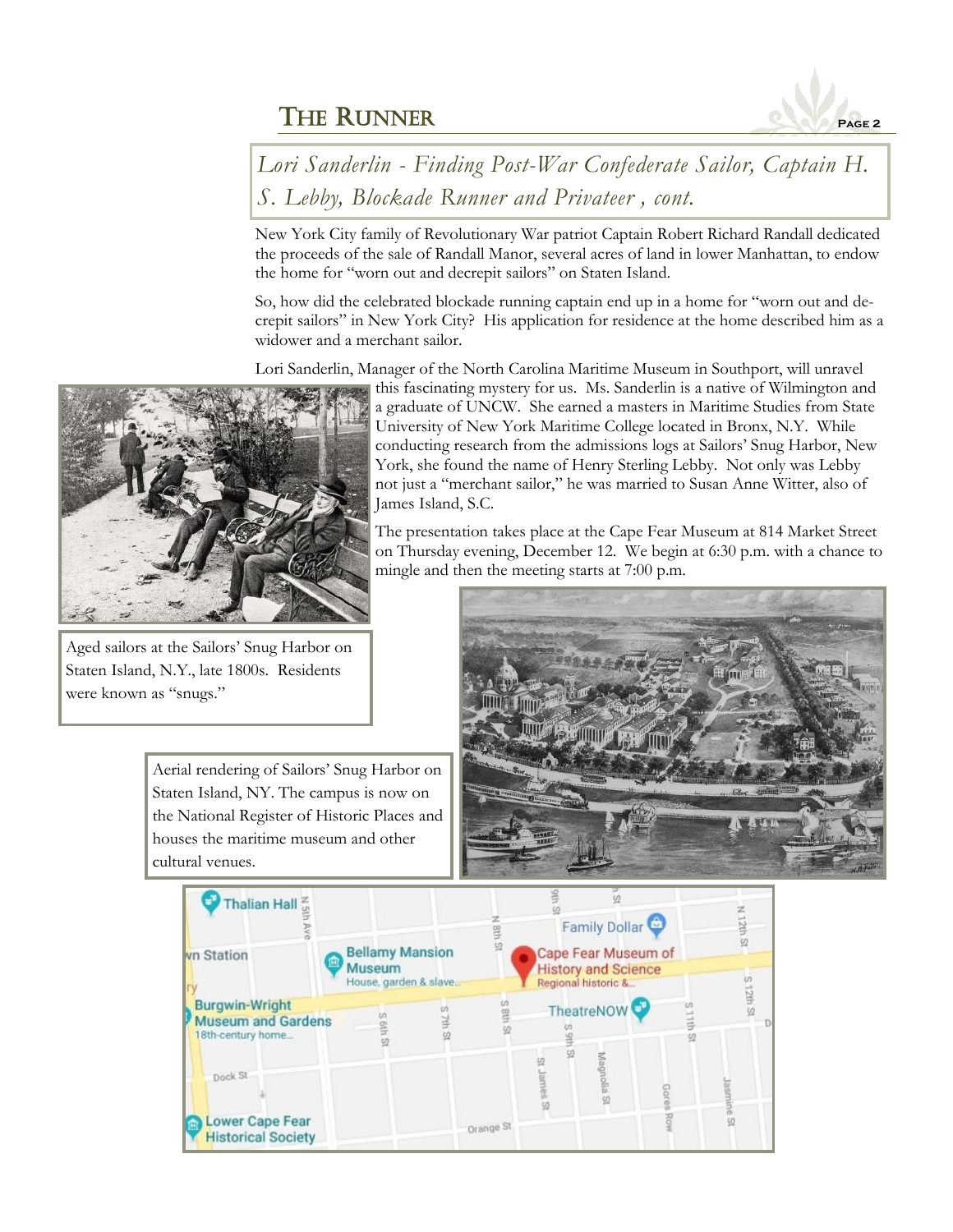

*Janet Croon: The War Outside My Window, Diary of LeRoy Wiley Gresham, 1860-1865, cont.*

We heard LeRoy's story of how a teenaged boy afflicted with a harrowing, painful and incurable illness, read and learned everything he could about the war from an imposing mansion in Macon, Georgia, where young Confederate officers, Union prisoners, notable cultural leaders young friends, aged family members and slaves come and go with news and acute observations. By January 1864 LeRoy had become such an astute observer that he noted "I think the Yankees have, in Wilmington, struck the weakest and <u>one</u> of the most important points in the Country and if they are as pertinacious as they were at Charleston, they will take it." The news that the Union was mounting an attack on Wilmington was false, but LeRoy's observations were very accurate.

And we also learned much about how such a book is made. LeRoy's seven diaries had been safely, but obscurely, stored at the Library of Congress (LOC). A show at the Library featured the diaries and a *Washington Post* story about the show lit the fuse of Jan Croon's interest.

A gifted investigator and genealogical authority, Ms. Croon convinced Civil War publisher Ted Savas that there was a great story in young LeRoy's diaries. She went to work and not only prepared the diaries for publication but filled in the gaps, made the connections, clarified the many references to family members and generally made the book a fascinating wartime artifact but also a three-dimensional portrait of a remarkable person.





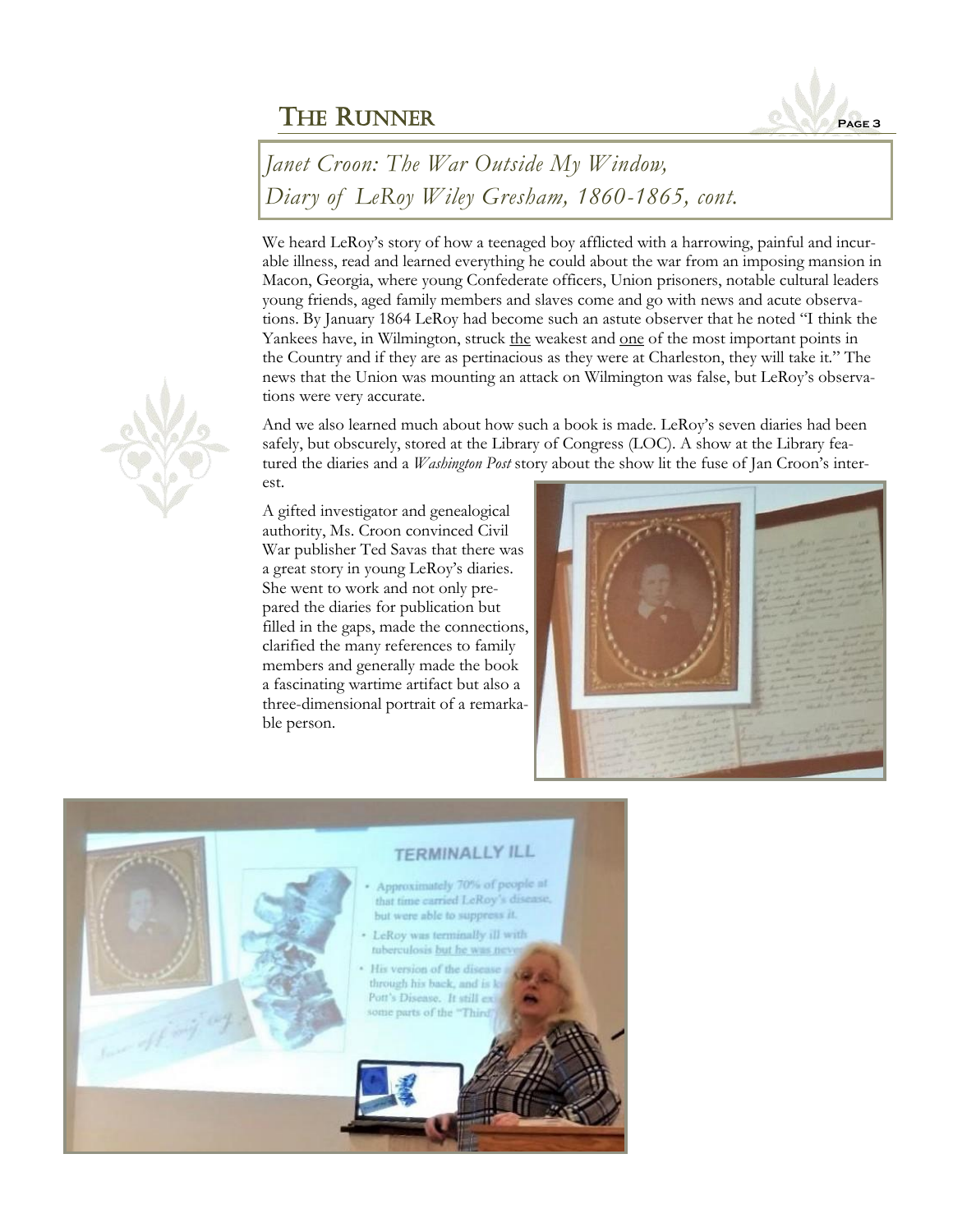# **THE RUNNER**



## *Running the Blockade - Little Hattie's Last Trip to Charleston*

Running the blockade. [from the Richmond times Feb. 21, 1897.] Daring Exploits at Charleston in war times. Some lucky vessels that made their way through the Federal Fleets repeatedly without Detection.

The steamer *Little Hattie*, Captain H. S. Lebby, was the last runner in or out of Charleston. She was a small vessel, Clyde built, furnished with powerful engines, and she made more trips than any other vessel engaged in the business.

On several occasions she brought such munitions of war which the Confederacy was in pressing need of, and at least three battles were fought with munitions for which the Confederates had waited, and which she landed safely in their hands.

Plot after plot was formed at Nassau to get hold of the *Hattie*, but none of them were successful. She slipped in and out like a phantom, taking the most desperate risks, and being attended by quite extraordinary good luck.

The last entrance of the *Hattie* into Charleston occurred one night in February, 1865. The Confederacy was then in extremis, and the Federal fleet off Charleston, numbered eighteen or twenty sail.

It was a starlight night, and at an early hour, the *Hattie* crept forward among the fleet. She had been freshly painted a blue-white, her fire made no smoke, and not a light was permitted to shine on board. With her engines moving slowly, she let the wind drive her forward. There were eight or ten vessels outside the bar, and as many within. Those outside were successfully passed without an alarm being raised. The *Hattie* ran within 300 feet of two different blockaders without her presence being detected. To the naked eye of the lookouts she must have seemed a hazy mist moving slowly along.

The little steamer was quietly approaching the inner line of blockaders, when a sudden fire was opened on her from a gunboat not 200 feet distant, and the air at the same time was filled with rockets to announce the runner's presence.

At that time the Federals had the whole of Morris Island, and Fort Sumter had been so battered to pieces that monitors took up their stations almost in pistol shot of it.

As soon as the *Hattie* was discovered, all steam was put on and she was headed straight for the channel. She ran a terrible gauntlet of shot and shell for ten minutes, but escaped untouched.

Then came the real peril. Just below Sumter, in the narrowest part of the channel, the *Hattie* encountered two barge-loads of men stationed there on picket.

Her extraordinary speed saved her from being boarded, but the volleys fired after her wounded two or three men and cut three fingers off the hand of the pilot holding the spokes of the wheel.

Two hundred yards ahead lay a monitor, and she at once opened fire and kept her guns going as long as the *Hattie* could be seen, but not a missile struck, and she arrived safely at her wharf.

This was marvelous, considering that the steamer ran so close that she could hear the orders given on the monitor.

Charleston was being bombarded, many of the business houses closed, and all could see that the end was drawing near. The *Hattie* was in as much danger lying at the wharf, as she would

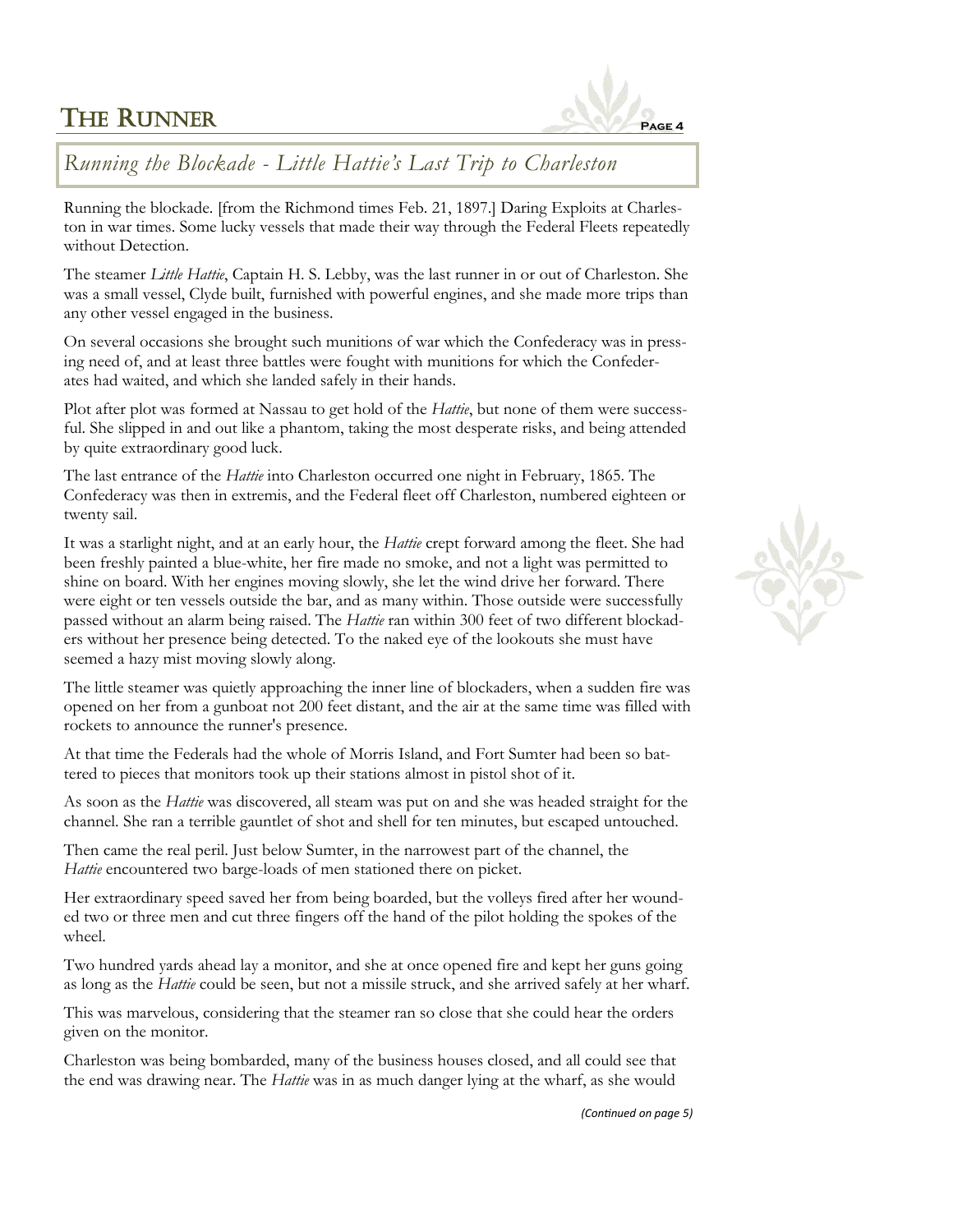

*Running the Blockade - Little Hattie's Last Trip to Charleston, cont.*

be outside, and a cargo was made up for her as quickly as possible, and she was made ready for her last trip.

Just before dark the sentinels on Fort Sumter counted twenty-six Federal blockaders off Charleston harbor, and yet the *Hattie* coolly made her preparations to run out. Just before midnight, with a starlight night and smooth sea, the lucky little craft picked her way through all that fleet without being hailed or a gun fired, and she was lying at Nassau when the news of Lee's surrender was received.

Excerpts from *[Southern Historical Society Papers, Volume 24](http://www.perseus.tufts.edu/hopper/text?doc=Perseus%3Atext%3A2001.05.0282%3Achapter%3D1.40)* By Reverend J. William Jones, Ed.

# *Running the Blockade - One of the Last Trips to Wilmington*

"*Little Hattie* was built by James and George Thomson on the Clyde, she was a schoonerrigged iron paddle steamer. She was launched in March 1864, and purchased by the Importing & Exporting Company of Georgia. *Little Hattie* sailed under three masters, Capt. Jessé De Horsey, Capt. Collier, and Capt. H. S. Lebby, CSN. In all she ran the blockade some ten times, into Wilmington and Charleston. Consul Allen at Bermuda refers to her as being chased on one occasion. She was in Bermuda on 19th July 1864, when Consul Allen believed that she was involved in some scheme to release Confederate prisoners from captivity. This plan did not come to fruition. She was once more at Bermuda in late October, but left for Wilmington on the 25th. Mary F. Sanders, in a talk to the Ladies Memorial Association of Wilmington, spoke of watching her arrival:

*I sprang to my feet, caught up the powerful field glasses...stepped out on the roof of the porch facing the ocean and looked. Sure enough it was the Little Hattie, and to my horror, I saw a figure on the paddle-box, whom I knew to be Dan [Daniel Stevenson, the signal officer] with flag in hand signaling to the Fort….Onward dashed the frail little craft with eight United States steamers following close in her wake, pouring a relentless iron hail after her. When she came near the Fort, the thirteen ships stationed off the mouth of Cape Fear joined in the fray, but He who marks the sparrow's fall, covered her with His hand, and not one of the death-bearing messengers touched the little boat…..For nearly an hour I stood on the roof watching the exciting race, and when the Little Hattie came near enough to discern features, I recognized Captain Lebby with his trumpet, Lt. Clancey with his spyglass, and Dan, still standing on the paddle box with his flag, having served its purpose, resting idly in his hand; and thus, at 10 o'clock that cloudless October morning was accomplished one of the only two successful trips of a blockade-runner made by daylight.*

By early 1865, now very well known to the federal authorities, the Hattie transferred her base to Havana, where she saw out the war."

Excerpt from *British Blockade Runners in the American Civil War* By Joseph McKenna

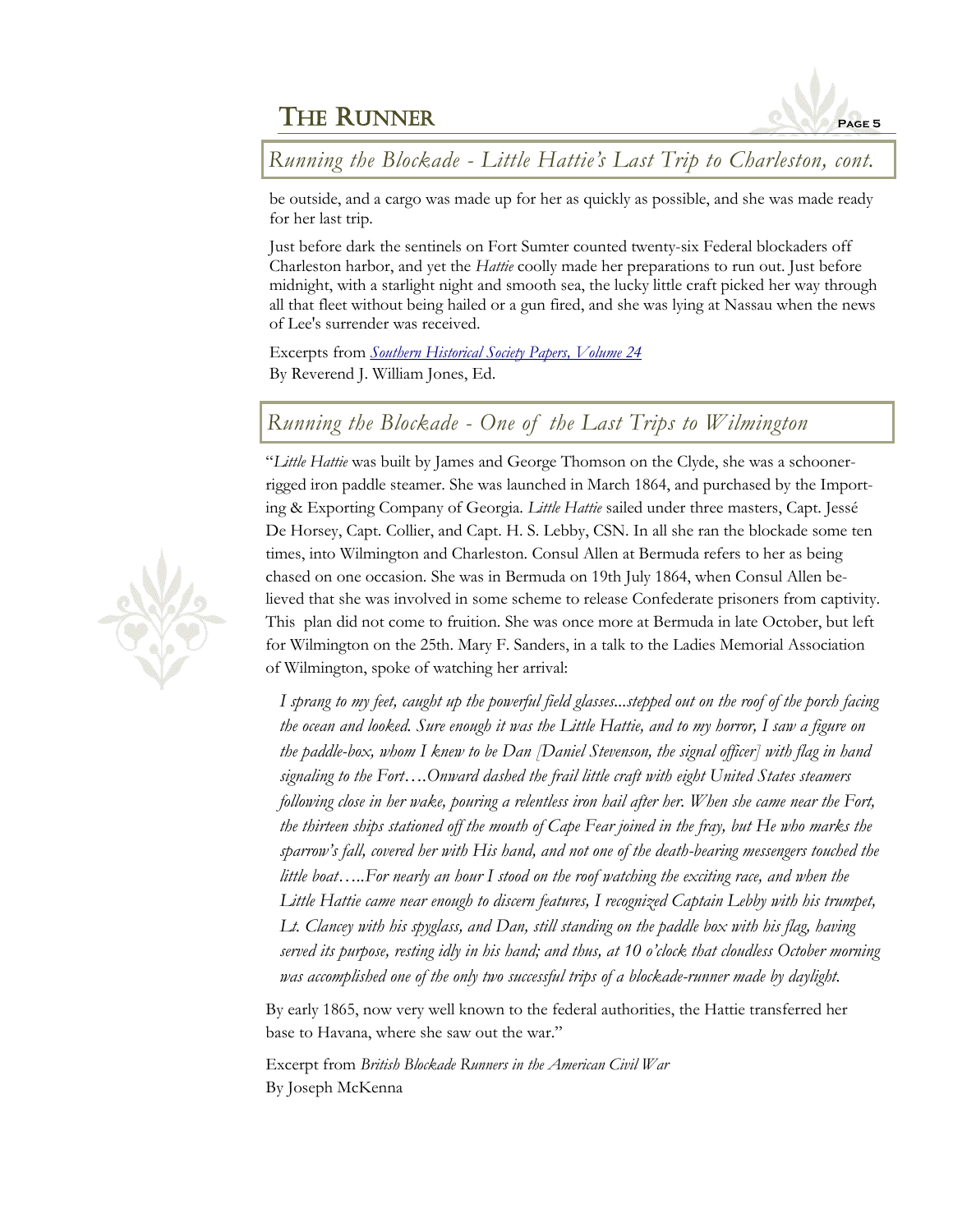

#### *Member News*

#### **CFCWRT Upcoming Events**

| <b>January 9, 2020</b> | Beckey Sanyer. The Letters of Sidney Stockbridge, aboard the USS |
|------------------------|------------------------------------------------------------------|
|                        | Pawtuxet, James River, April 1865                                |
| February 13th          | Bert Dunkerly: The Richmond Bread Riots                          |

#### **November Raffle Winners**



**A Shower of Stars - Harry Clements Gettysburg - Gail Clements** (holding one of John Bolger's books) **The Civil War Papers of George B. McClellan - John Bolger Battle of Bull Run - John Bolger Blue & Gray - Bill Jayne Mathew Brady's Illustrated History of the Civil War - Bob Cooke American Battlefield Trust 2020 Calendar - Joe George Before Antietam - Ed Gibson**

If you have books, prints, or other items that you would like to donate to the raffle, contact Raffle Master **[Ed Gibson](mailto:egibson759@aol.com)** before our next meeting. The raffle is one of the components which the CFCWRT uses to fund our activities and our speakers. Please take part in our raffle by contributing items and/or purchasing tickets.

#### **Wreaths Across America**

**December 14** - Wreaths Across America, Wilmington National Cemetery, Ceremony and Wreath laying will be held, at the Cemetery (2500 block, Market Street) at noon.

We, the CFCWRT, played a significant role in raising funds to cover the graves in our National Cemetery (with some extras donated to Oakdale). The ceremony and wreath laying is impressive. Attend if able and your schedule permits.



*(continued on page 7)*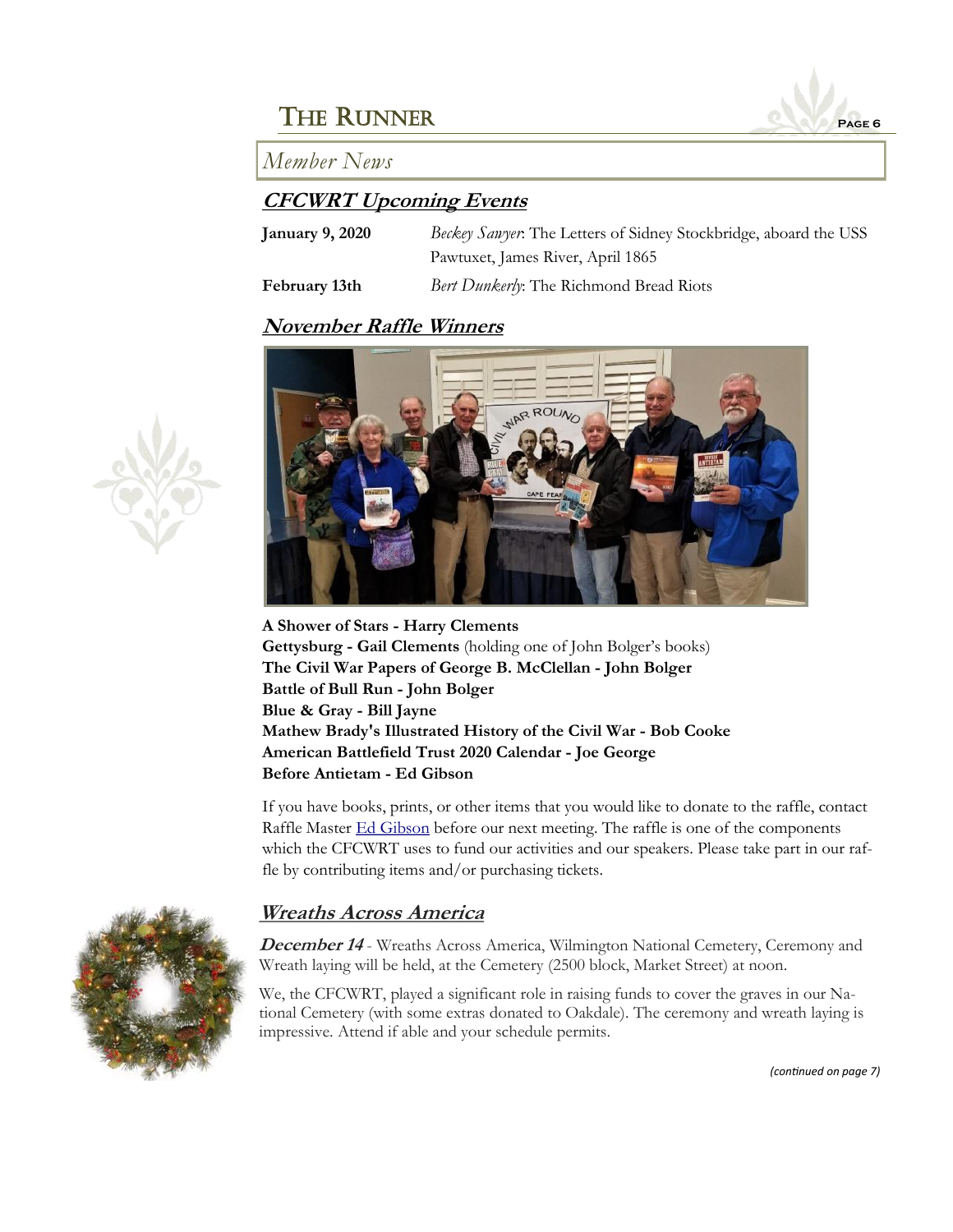# THE RUNNER

*Member News, cont.*

### **Silent Auction**

The Round Table is running a silent auction with donated items such as books, prints, memorabilia, etc., to raise money specifically to help fund the travel costs of our speakers. We pay travel costs for speakers and our budget limits us, generally, to speakers from neighboring states. It's advantageous for us that so much Civil War history is centered on Virginia, Tennessee and the Carolinas, but still those costs mount up and there are times when we have the opportunity to engage a speaker from a more distant location and we strive to pre-

sent the best possible program we can. Look for the table outside the meeting area to see some of the items being offered and put in your bid.

A great example of the items being offered is a print by Jim Horton, a member of our round table. Jim is an outstanding artist who specializes in historical subjects and exhibits locally often. The item is a limited edition 24' by 10' giclée print of the



**Page 7**

Gate at Cemetery Hill in Gettysburg signed by the artist.

If you have anything you'd like to donate to the cause, please let us know. Contact Bill Jayne, Ed Gibson or Bruce Patterson. Thanks.

Gate at Cemetery Hill in Gettysburg By Jim Horton

# Civil War Ironclads

Ironclads, or wooden warships protected from gunfire, were nontraditional, in that they incorporated technical advances that were not wholly acceptable to traditional naval architects, particularly when they did not accept traditional hull design and armament. Both the French and

English Navy utilized an ironclad design as early as the mid-1850's but the concept was not acceptable on these shores until the Civil War.

Interestingly enough, the first Ironclads used in the Civil War were not US Naval vessels, but rather were US Army Ironclads for use in the western river campaigns. It was Army Quartermaster General Montgomery Meigs, who on 2 July 1861, first authorized their purchase while the Navy did not deploy an ironclad until March,1862, when the first Monitor (a Swedish design concept, built in New York) engaged the CSS Virginia at Hampton Roads, VA.

Needless to say, the Ironclads quickly became acceptable, but that is another story.



USS Mound City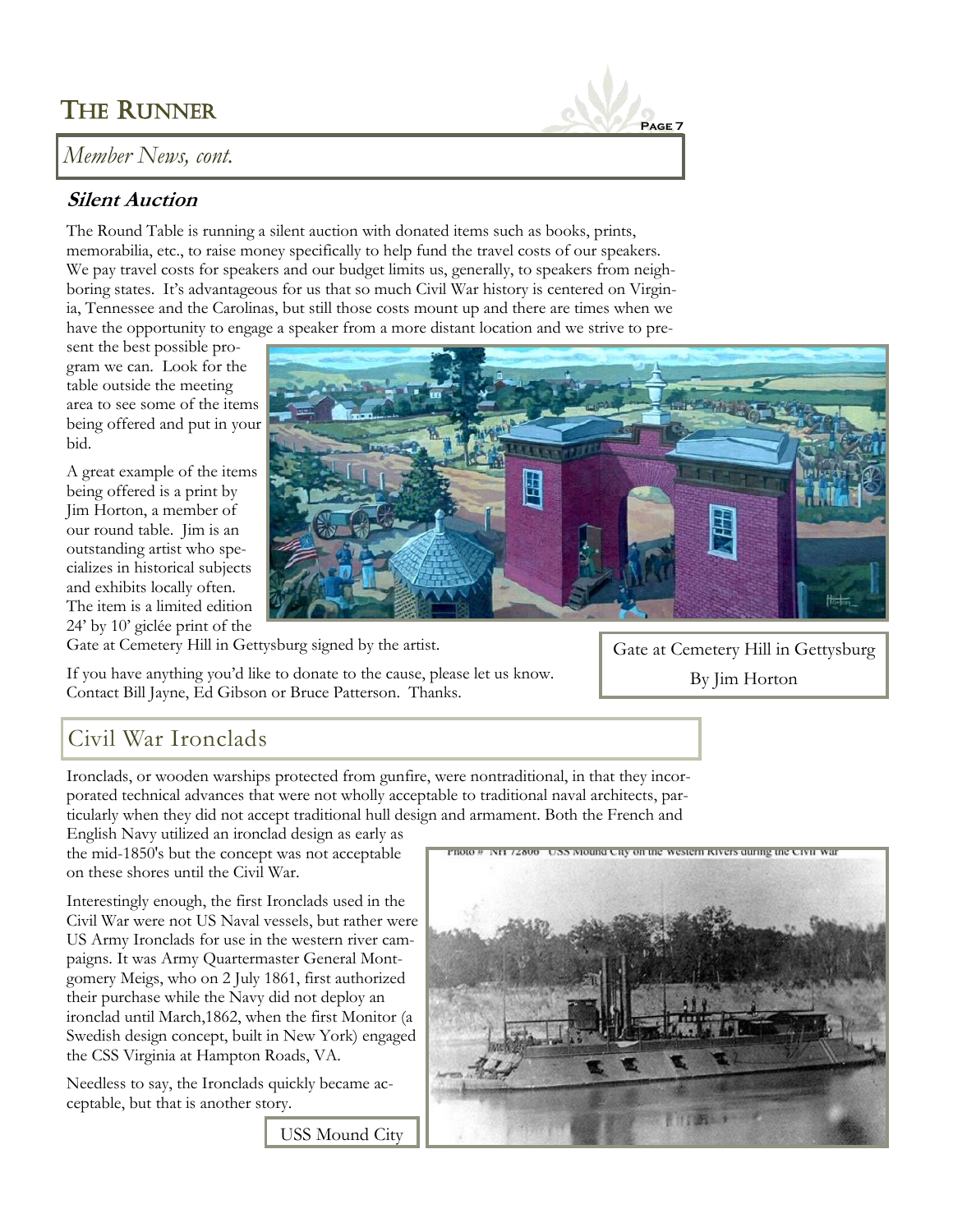

#### *Sugar Loaf Line Historical Park*

Our past president Chris Fonvielle has been leading the charge for the establishment of the J. Ryder Lewis Civil War Park in Carolina Beach. The site is about 3.5 acres on the east side of Route 421, Lake Park Blvd., between the highway and the harbor area, near the Publix market. The site preserves Civil War earthworks that were part of the Sugar Loaf line established around the fall of Ft. Fisher.

There was fighting along the line manned by Hoke's Confederates and the Union decided to outflank the position by advancing on the other side of the river. We have been contacted by a group called the Sugar Loaf Earthworks Preservation Group—closely allied with the Federal Point Historic Preservation Society—and asked to fund one of the interpretative panels that will be installed in the new park. We have agreed to do that.

**Prof. Chris Fonvielle explains the background of the "Sugar Loaf Line":** *As Union forces prepared to attack Wilmington by way of Fort Fisher in the autumn of 1864, Major General W.H.C. Whiting, commander of the District of the Cape Fear, expanded existing defenses to meet the threat. He selected in part a "strong position" stretching from the sound (modern Carolina Beach canal) to Sugar Loaf hill on the Cape Fear River, for an extensive line of earthworks. Sugar Loaf itself was a natural sand dune that stood 50 feet in height on the riverbank. Whiting planned to place a battery of artillery on the summit of the hill.* 

*Acting on General Whiting's orders, Colonel William Lamb, commandant at Fort Fisher, began constructing an "entrenched camp" at Sugar Loaf "so as to keep up communication after the arrival of the enemy, between the fort" and Sugar Loaf. The work probably commenced in early October 1864. On October 28, 1864, Whiting turned over the project to Captain Francis T. Hawks of Company A, 2nd Confederate States Engineers.*

*By December 1864, the earthen fieldworks of the Sugar Loaf lines ran for more than one mile from the sound to the river. Confederate forces continually strengthened them in the winter of 1864-1865.* 

*\*\*\*\*\*\*\*\*\*\**

*Much of the earthworks that comprised the Sugar Loaf defenses are in a remarkable state of preservation, despite the fact that* 

*they were made almost entirely of sand. However, they are also difficult to access because of their remote location inside Carolina Beach State Park or because they are on private property. The Joseph Ryder Lewis Jr. Civil War Park will both remedy public inaccessibility to a section of the Sugar Loaf defenses and promote heritage tourism on Pleasure Island.* 

The interpretative panel we are funding will include our logo and give due credit to the Cape Fear Civil War Round Table. These panels are to be much like those at Ft. Fisher. Please consider making a donation to the round table to help offset the cost of this project. Thanks.

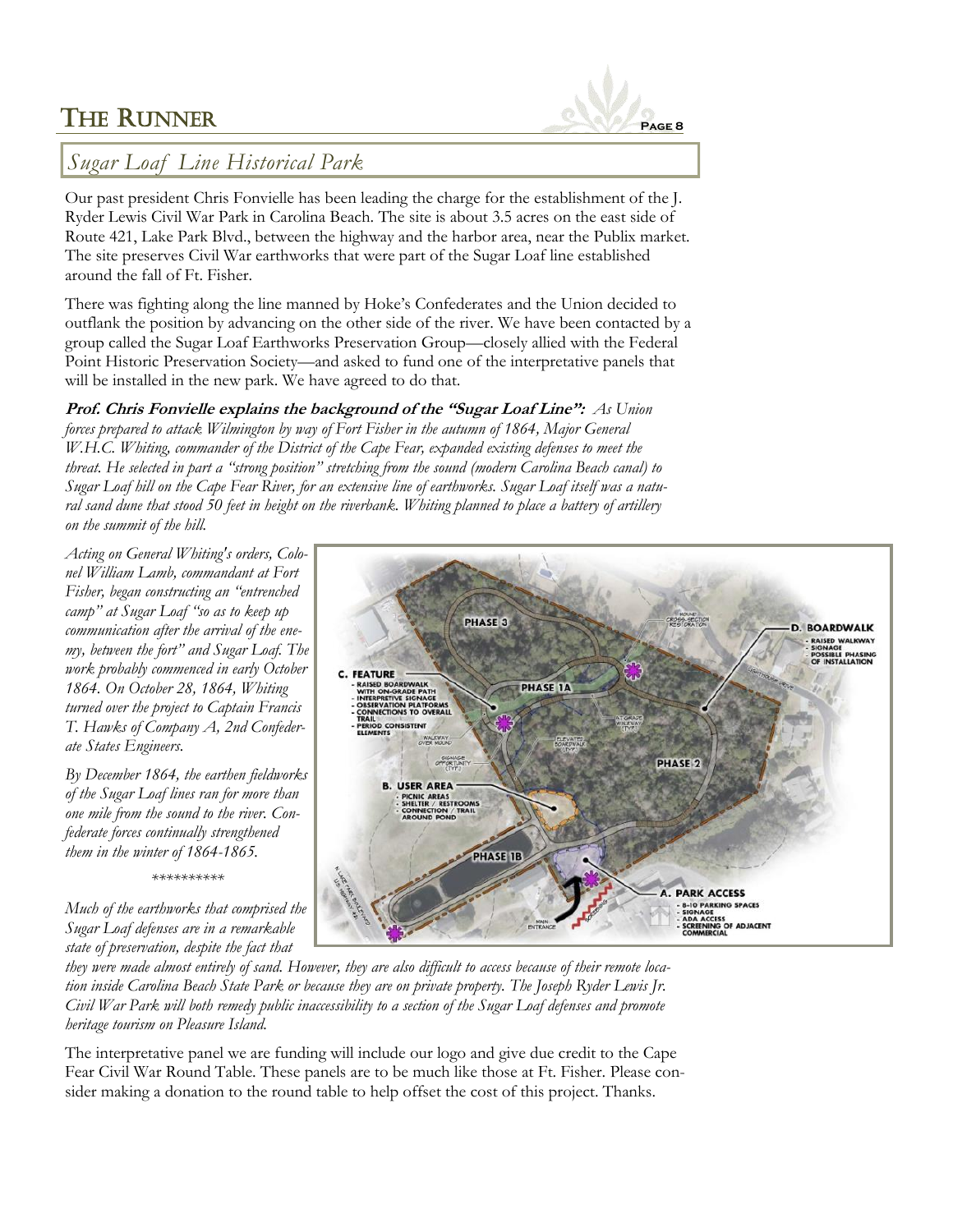

### *Trivia Questions*

- 1. Who was the only man who fought for the confederacy, was captured and released to join the union army, and then transferred to serve as a sailor on the USS Minnesota?
- 2. I was born on April 14, 1822, in Guyandotte, Virginia (now West Virginia). I graduated from the United States Military Academy in 1842. I accepted a commission as an ordnance officer. I fought in the Mexican war supporting Scott's siege train and fought with distinction in the Battle of Cerro Gordo and the siege of Puebla, Mexico. After the war, I worked at numerous sites as an ordnance officer. I was commissioned to write a new ordnance manual. It was 600 pages and it was the essential guide to ordnance officers in the Civil War. I hold eight patents including one for a rifle with an innovative rolling breechblock. I was voted into the ordnance hall of fame in 2008.

One of my more obscure accomplishments can be found today just off modern day Route 30 just west of Gettysburg. While I don't believe in lucky numbers, number 233 brought me ordnance fame at Gettysburg.

Who am I and what is my tie to an alleged Battle of Gettysburg fact?

3. The three Confederate Navy vessels Charleston, Fredericksburg and Georgia were purchased with funds raised by which organization and by what nickname were these ships often referred to?

**Answers on Page 9**

#### *Books*

#### **Civil War Library Liquidation Sale - Central New Jersey CWRT**

Regrettably it has become necessary to close our Civil War Library & Research Center, located at 94 Green Street, Woodbridge, New Jersey. For over 20 years it has served the Civil War community and the members of our Civil War Round Table as a wonderful source of research and reading. Unfortunately the cost of maintaining it, along with a drop in use by the membership and public, has led to the decision to close it. All of the 2000+ books in the collection are available for purchase. Hardcover books can be purchased at \$3 per book, or 4 hardcover books for \$10. Paperback books can be purchased for \$1 per book. There is no limit to the amount of books a person can purchase.



The Library will be open on Saturdays, beginning November 9, 2019, from 10am-2pm for people to stop by and make your purchases. If Saturday does not work, arrangements can be made for the Library to be opened at a more convenient time by calling any of the following to set up a time:

> Mike (732) 738-8411 Tom (908) 486-2554 Jay (732) 396-4320

**NOTE:** This information is being shared as a courtesy. It is unknown if they are willing to ship books. Please call any of the numbers above for further information if you are interested in purchasing.

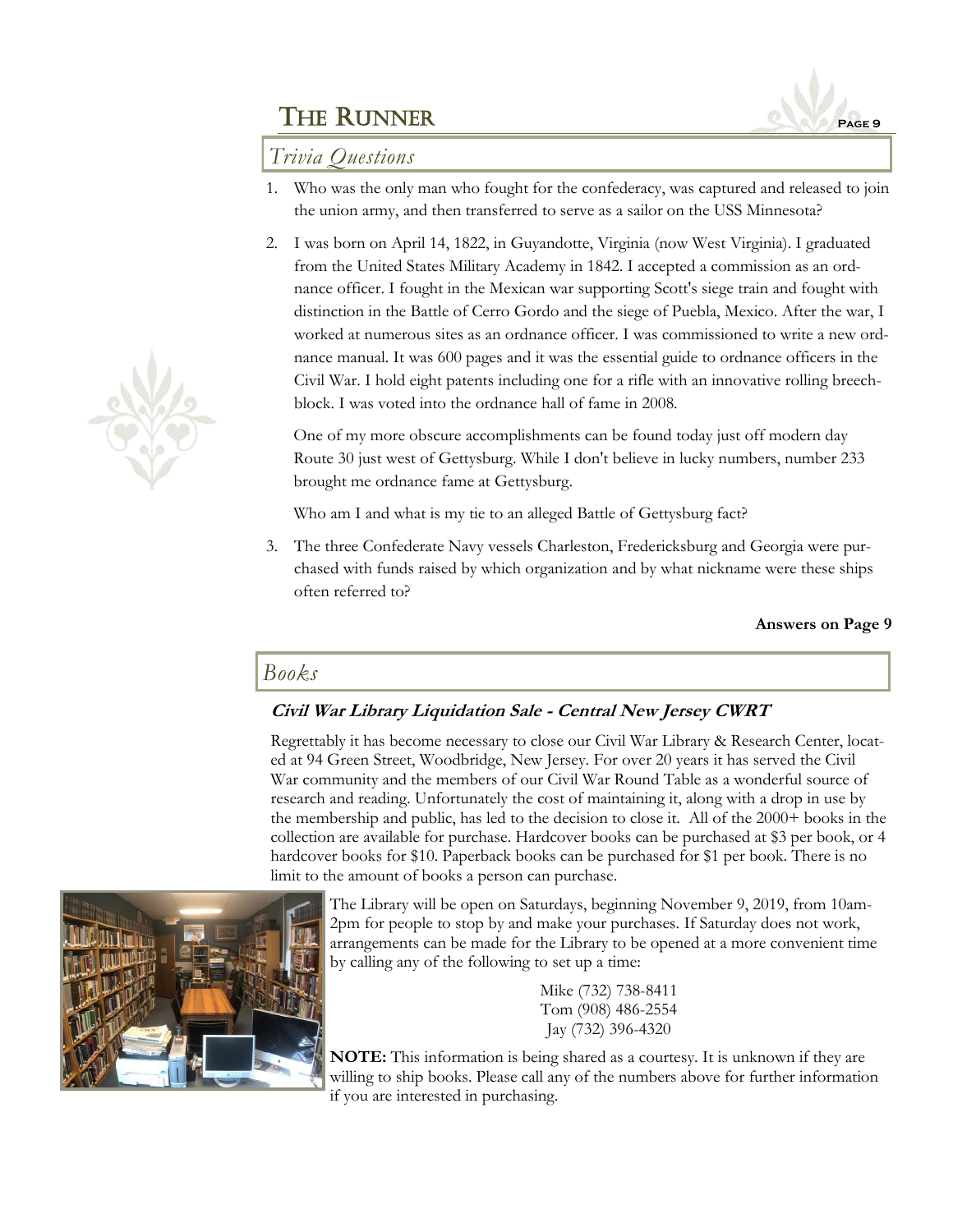

### *Trivia Answers*

- 1. Henry Morton Stanley emigrated to the United States in 1859 at age 18. Stanley reluctantly joined in the American Civil War, first enrolling in the Confederate States Army's 6th Arkansas Infantry Regiment and fighting in the Battle of Shiloh in 1862. After being taken prisoner at Shiloh, he was recruited at Camp Douglas, Illinois, by its commander Colonel James A. Mulligan as a "Galvanized Yankee." He joined the Union Army on 4 June 1862 but was discharged 18 days later because of severe illness. After recovering, he served on several merchant ships before joining the US Navy in July 1864. He became a record keeper on board the USS Minnesota, which led him into freelance journalism. Stanley and a junior colleague jumped ship on 10 February 1865 in Portsmouth, New Hampshire, in search of greater adventures. Stanley was possibly the only man to serve in the Confederate Army, the Union Army, and the Union Navy. (This is the same Henry Morton Stanley of "Dr. Livingston, I presume" fame!)
- 2. Theodore Thadeaus Sobibski Laidley

3-inch Ordnance Rifle, Model of 1861, No. 233 , one of four 3-inch ordinance guns displayed at the four corners of the pedestal of the Buford statue along Route 30. Laidley's initials are on the gun as Army Inspector

3. Ladies Gunboat Association and Ladies Gunboats (aka Petticoat Gunboats). While the Confederacy was at a distinct disadvantage when it came to producing all things military, one thing it had in abundance was enthusiasm for the new ironclad ships. Among the most zealous disciples of this mania for ironclads were the women. All across the Confederacy patriotic ladies formed associations with names like Ladies Gunboat Funds, Ladies Gunboat Associations, and Ladies Defense Associations.

The first of these appeared in New Orleans in late 1861, then spread to Mobile, Charleston, and elsewhere. By the summer of 1862, they were scattered all across the south. On March 1, 1862, the Charleston Daily Courier printed a letter from a woman in Summerville, SC, suggesting that the paper open a list of contributions and enclosed a dollar. The paper endorsed the proposal and within a week more than a \$1,000 was donated. On March 14th, the Columbus Enquirer reported, we see in the Charleston papers a young lady has started a subscription to build a gunboat at Charleston. We propose that her example should be followed in Georgia. On March 17th, the Richmond Dispatch appealed for funds to build a gunboat in Virginia and mentioned the ladies in South Carolina and Georgia who were already raising funds. Newspapers throughout the south began printing lists of contributors and the amounts various organizations had collected. Soon rivalries developed among the communities. The Sandersville Central Georgian declared in an article, "The ladies of Savannah have collected \$3,600.00, what will the ladies of Washington County do?"

The ladies engaged in a variety of activities to raise money. They would solicit jewelry, chi-



Henry Morton Stanley



Theodore T.S. Laidley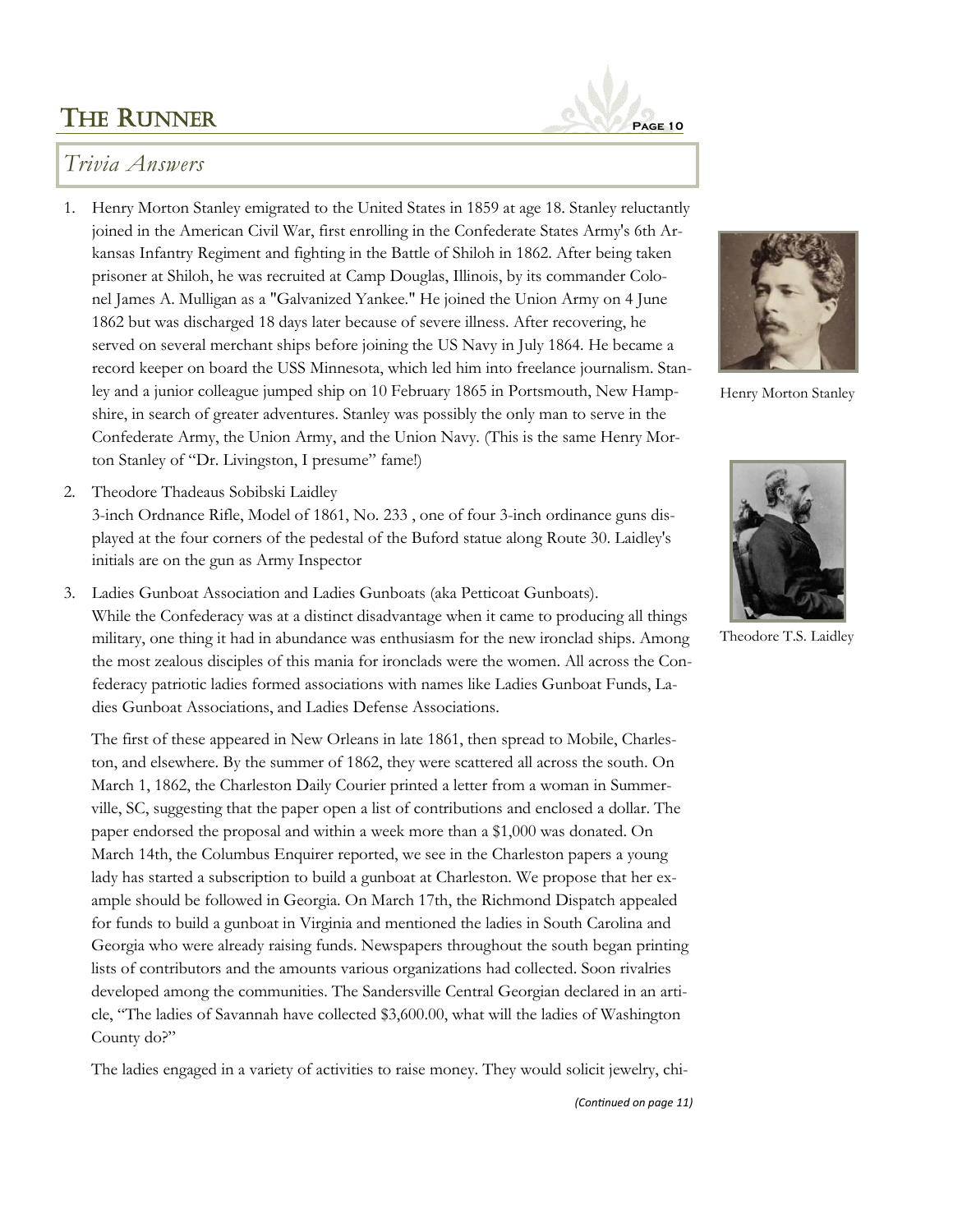

*Trivia Answers, cont.*



CSS Charleston



CSS Fredericksburg



CSS Georgia

na sets, silverware, watches, vases, musical boxes, and books to be raffled off. They had Gunboat Fairs to raise funds. Mrs. Mary Chestnut of Charleston wrote in her famous diary that she gave the girls a string of pearls to be raffled off at the Gunboat Fair. On April 14, 1862, she wrote, Our Fair is in full blast. We keep a restaurant. On the 15th she wrote \$2,000 was made at the Fair.

The total amount raised may never be known but it had to be a considerable sum. The Charleston gunboat fund raised \$30,000. The Ladies Defense Association in Richmond raised nearly that amount. Three ironclads, the Charleston, the Fredericksburg, and Georgia were called Ladies Gunboats or as one critic derisively called them "petticoat gunboats".

## *Upcoming Events*

#### **January 18-19, 2020 [The 155th Commemoration of the Second Battle of Fort Fisher](https://historicsites.nc.gov/events/glory-enough-all-155th-commemoration-second-battle-fort-fisher)**

This two-day, family-friendly event will commemorate the 155th anniversary of the second battle of Fort Fisher. The program will feature a tactical battle scenario (1 pm Sat and 10 am Sun) with hundreds of reenactors in period uniforms. It will also include living history demonstrations, musket demonstrations, artillery firings, period music, guided tours, and special guest speakers to educate and entertain. While the program is free and open to the public, donations are appreciated.

#### **February 15-16, 2020 [The 155th Anniversary of the Fall of Fort Anderson](https://historicsites.nc.gov/all-sites/brunswick-town-fort-anderson)**

Join Fort Anderson as they commemorate the 155th Anniversary of the Fall of Fort Anderson with two days of historic entertainment. Saturday and Sunday come out to watch as civil war living history actors re-live battles demonstrating the heart of both sides of the engagements. In addition, enjoy Civil War historians and browsing the pristine and normally inaccessible northern and southern batteries of the fort.

#### **Excerpt from Lee by Clifford Downey**

"He reverted to his simple jokes in camp and to his familiar turn of humor when he revealed to Senator Hill that he was not insensitive to the newspaper criticism.

"We made a great mistake in the beginning of our struggle," Lee said in apparent seriousness to Hill, "and I fear, in spite of all we can do, it will prove to be a fatal mistake. We appointed all our worst generals to command our armies and all our best generals to edit newspapers." Then he explained that he made campaign plans that seemed perfect, but the actual battles developed defects, and , he said "I occasionally wondered why I did not see some of the defects in advance. When it was all over I found by reading a newspaper that these best editorgenerals saw all the defects plainly from the start. Unfortunately, they did not communicate their knowledge to me until it was too late."